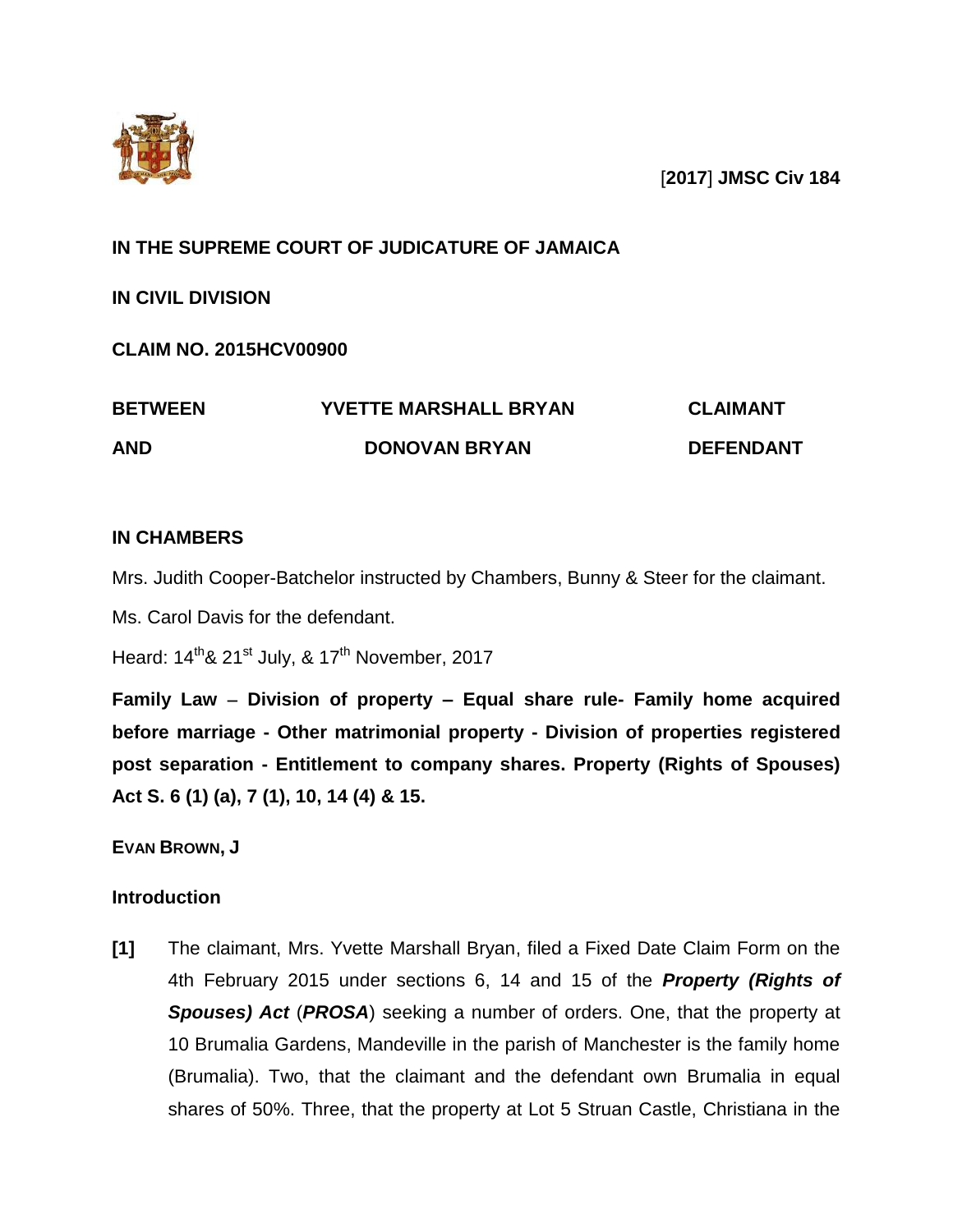parish of Manchester registered at Volume 1034 Folio 356 in the Register Book of Titles (Struan Castle) is owned by the claimant and the defendant in equal shares of 50%. Four, that the property at Spitzbergen in the parish of Manchester registered at Volume 1263 Folio 384 in the Register Book of Titles (Spitzbergen) is owned by the claimant and the defendant in equal shares of 50%. Five, that the property located at 24c Caledonia Road, Mandeville in the parish of Manchester (Caledonia) is owned by the parties in equal shares of 50%. Six, that the shares of BF Pavement and Construction Company Limited (the Company) are owned by the parties equally. Consequential orders were also being sought.

- **[2]** The defendant filed a counterclaim on the 6th March 2017 in which he made four claims. First, the defendant is entitled to 100% interest in Brumalia or such other part as determined by the court. Second, the defendant is entitled to one lot from the three lots at Lot 5 Struan Castle, Christiana pursuant to an agreement between the parties. Third, the defendant is entitled to four lots at Spitzbergen, Manchester, in accordance with an agreement between the parties. Fourth, the defendant is entitled to a 50% share in the property registered at Volume 1304 Folio 834 of the Register Book of Titles (Wesley Manor).
- **[3]** At the commencement of the trial the parties announced that they had arrived at an agreement in respect of the Struan Castle and Spitzbergen properties. Struan Castle was subdivided into three lots: 4, 5 and 6. Lots 4 and 6 are to be transferred to Mrs. Bryan and the remaining lot 5 is to be transferred to Mr. Bryan. Spitzbergen comprises six lots: 2, 4, 5, 6, 8 and 9. Lots 2 and 4 are to be transferred to Mrs. Bryan, while lots 5, 6, 8 and 9 are to be transferred to Mr. Bryan.
- **[4]** The trial therefore proceeded in respect of Brumalia, Caledonia, the Company and Wesley Manor. Before embarking upon the analysis, I will set out a short background to the claim and counterclaim, along with a summary of the case for the claimant and the defendant. The salient points made in the submissions of counsel for both sides follow the background and summarized cases.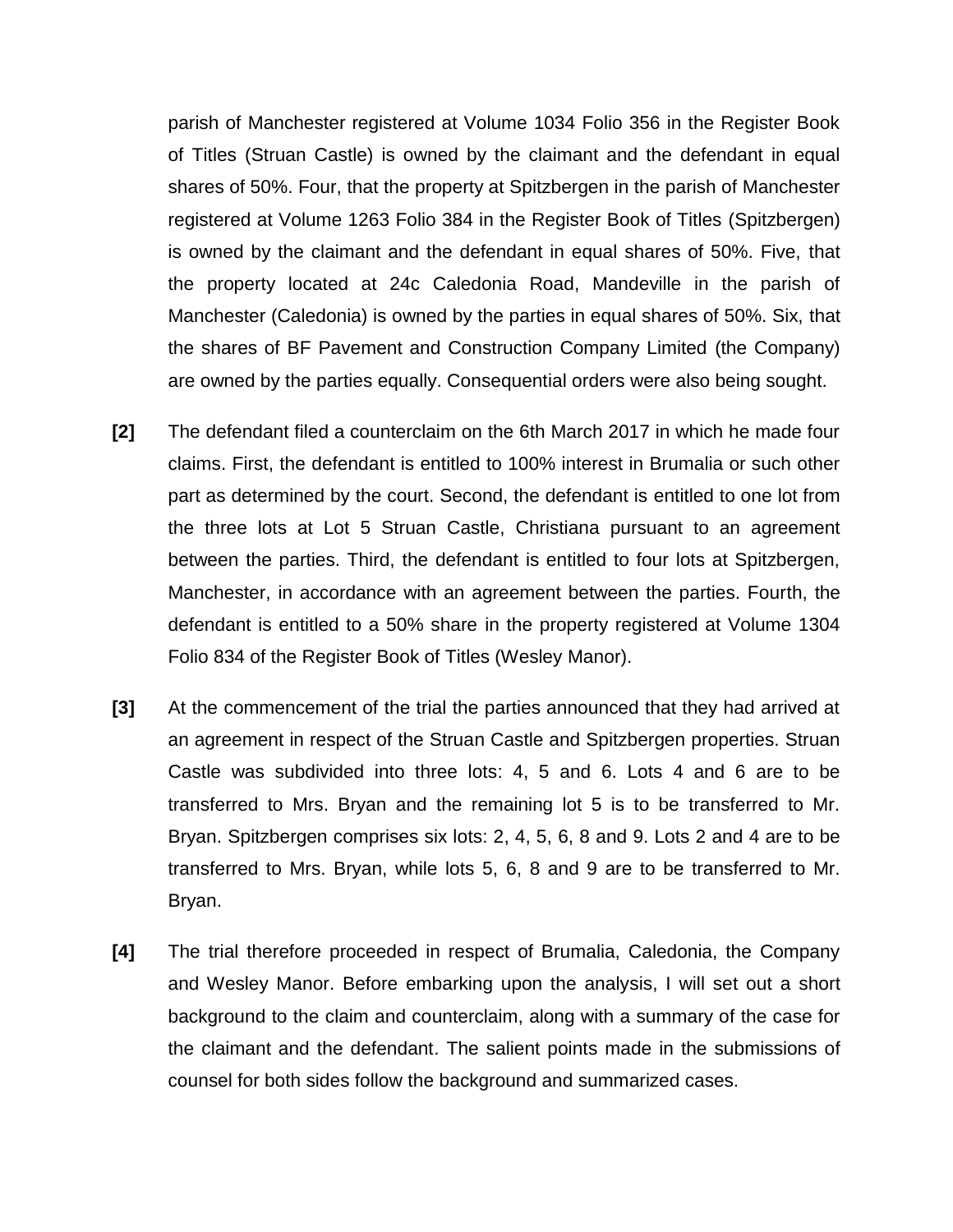## **Background**

- **[5]** Yvette Marshall Bryan and Donovan Bryan were married on the 31<sup>st</sup> December, 1994. The union lasted for eighteen years. The union produced one child but there were two children of the family (Mr. Bryan's daughters), as well as his under aged niece. The marriage was dissolved on the  $5<sup>th</sup>$  September, 2012. After the dissolution of the marriage, the parties attempted to settle their property entitlements without resort to the court but those efforts did not fructify to their liking. Hence, the filing of the claim and counterclaim.
- **[6]** Brumalia was purchased by Mr. Bryan and was registered in his sole name on 4<sup>th</sup> August, 1988. He commenced the construction of the house on this property which was completed prior to the marriage, at which time, Mr. Bryan began to reside at the premises. After the marriage in 1994, Mrs. Bryan began residing at Brumalia. This was the parties' only family residence during the marriage. At the time of trial, they continued to reside there.

## **The case for the claimant**

- **[7]** Mrs. Bryan recalled that the lot upon which Brumalia was later constructed was chosen by her. Although she did not contribute to the cost of building the house, she contributed to its repair and expansion. At paragraph 19 of her Affidavit filed on the  $27<sup>th</sup>$  October, 2015, she said that she obtained a loan jointly with Mr. Bryan to effect repairs to the damaged roof of the house following the passage of hurricane Ivan in 2004. The funds were also used to make the following additions to the house: an area for a study, a gym and sauna room, a patio, and an additional garage.
- **[8]** Mrs. Bryan also made contributions to the maintenance of the household from her salary and accounts. She recounted that, in 1999, all her salary went into the maintenance of the household. In that year, Mr. Bryan went to Holland to study full time while Mrs. Bryan remained at Brumalia with his two daughters, niece and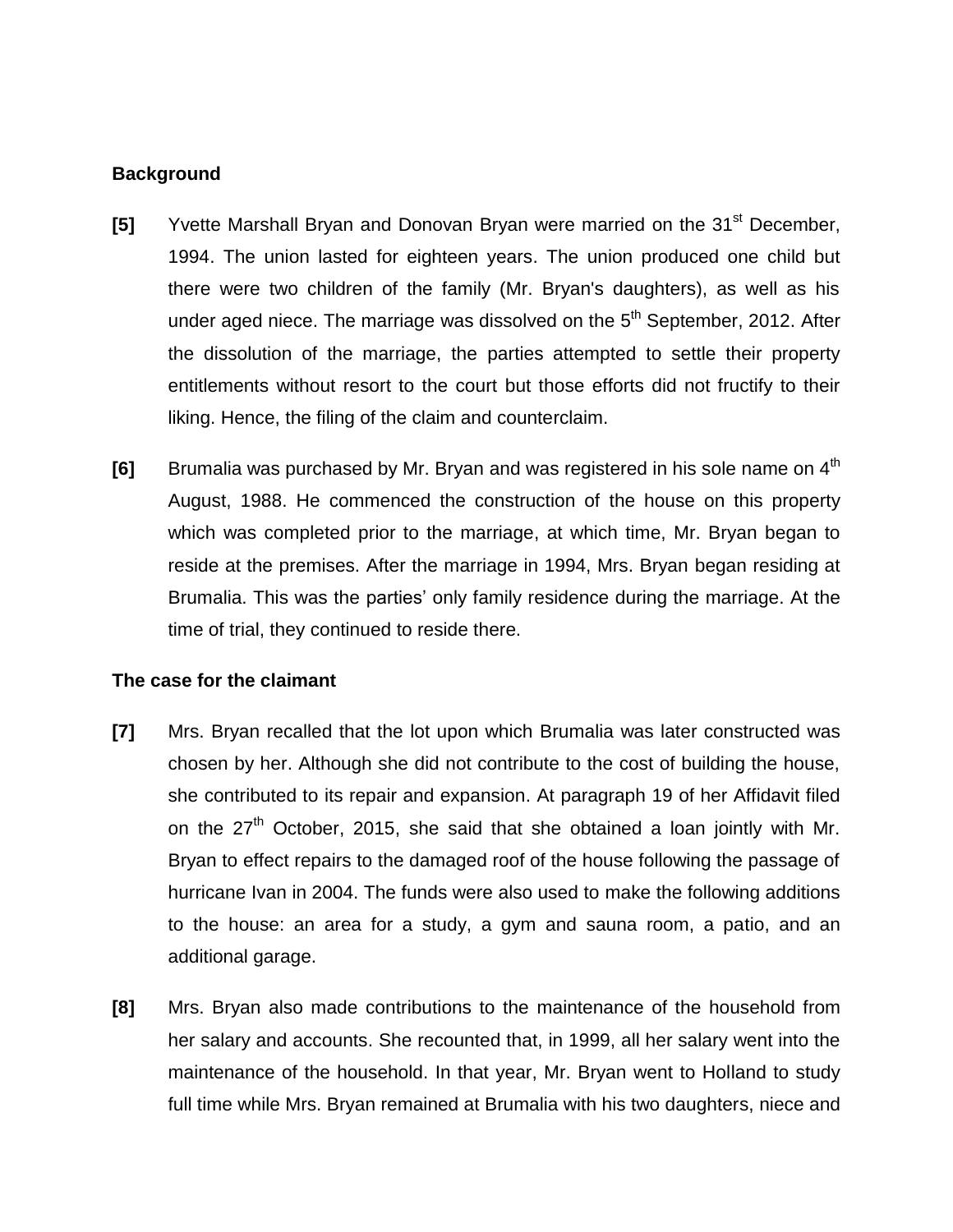their daughter. She prepared meals for them and assisted them in their schooling. She said the funds he left for the maintenance of the household was insufficient to last for the period of his study.

- **[9]** Upon Mr. Bryan's return to Jamaica either in 1999 and 2000, Mrs. Bryan continued to maintain the household for the first six months. It was during those months that Mr. Bryan and a Mr. Fisher formed the Company. She contributed \$150,000.00 to assist Mr. Bryan in that undertaking as he was unemployed. The sum of \$150,000.00 was a loan from the Manchester Cooperative Credit Union, which was repaid by direct deductions from her salary.
- **[10]** In her Affidavit filed on the 4<sup>th</sup> February, 2015, Mrs. Bryan said that she did most of the clerical work of the Company. Upon Mr. Fisher's departure from the Company, his shares were allotted to her. She also said, under cross examination, that she was a director and the official secretary of the Company. She was not, however, employed to the Company. Her contribution to the Company was seasonal as she was a full time lecturer.
- **[11]** Mrs. Bryan would dedicate her holidays and weekends to working for the Company. Mr. Bryan, she continued, would ask her to run errands on behalf of the Company and to do additional clerical work. Her work for the Company ceased in 2004 when the parties separated. She contended that the profits generated by the Company are owned by both her and Mr. Bryan. The household expenses at Brumalia were paid from the Company's resources.
- **[12]** The Company's profits were also used to pay the balance of the purchase price for Caledonia while the deposit was paid from their joint resources. Caledonia was transferred to Mr. Bryan after their divorce. At the completion of this purchase, Mr. Bryan commenced the construction of a commercial building on this property which was partially funded from the Company's profits.
- **[13]** However, under cross examination, Mrs. Bryan said that she did not pay anything beyond the deposit towards the purchase price of Caledonia. This deposit was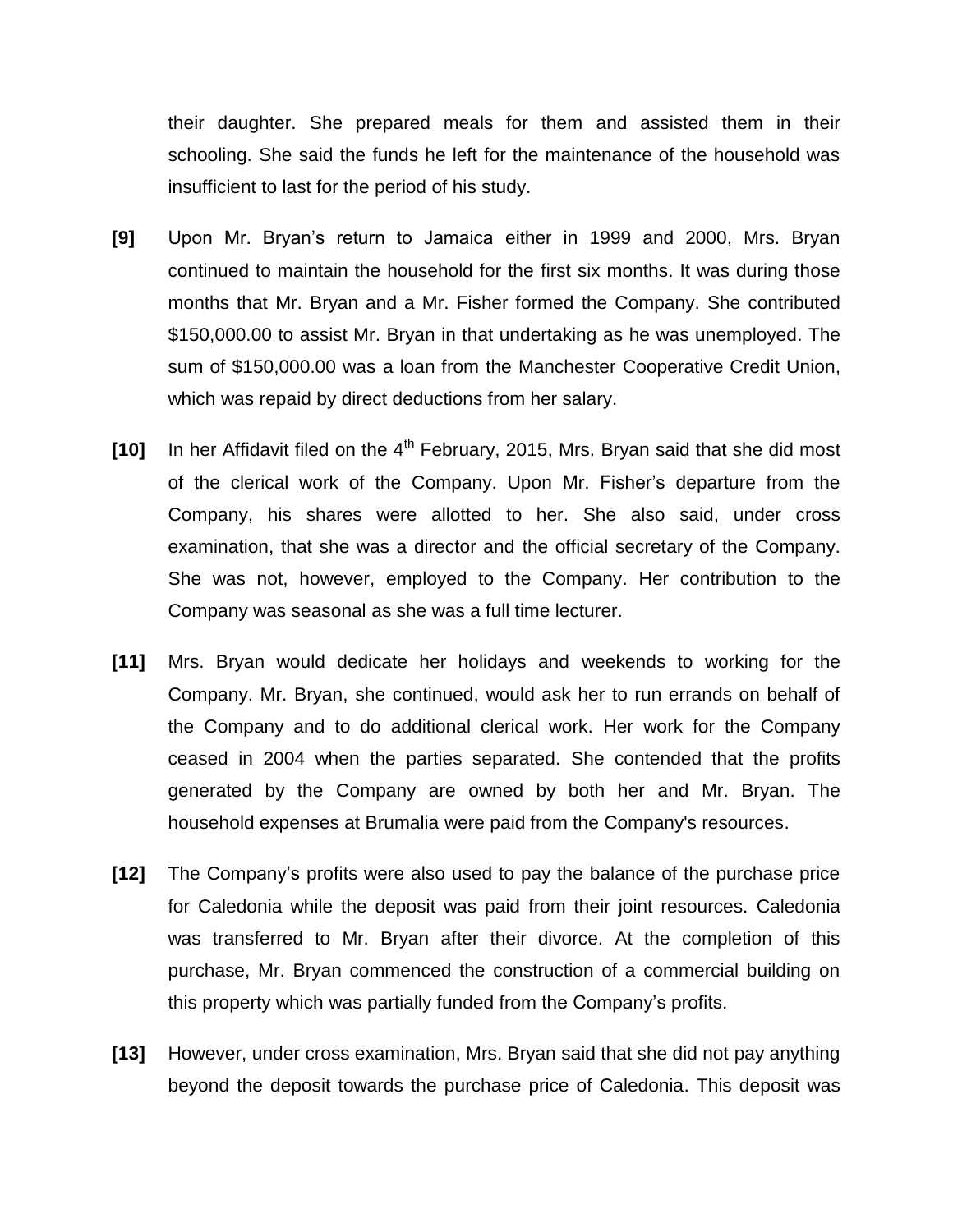paid from their joint account by way of a cheque. The cheque was sent from the bank to the Attorney-at-Law with carriage of sale. She made indirect contributions to the joint account.

**[14]** In respect of Wesley Manor, Mrs. Bryan said she purchased it on behalf of her aunt who resided abroad. A portion of the deposit for the purchase was remitted to her from her aunt, while the balance of the deposit was paid by both herself and her sister. According to Mrs. Bryan, she was instructed by her aunt and sister to register this property in her sole name. It was thereafter leased and the rent used to pay the monthly mortgage.

## **The case for the defendant**

- **[15]** Mr. Bryan said that, at all times, he maintained and repaired Brumalia while Mrs. Bryan refused to assist. The joint bank account was funded solely by him while she would use those funds to meet the household expenses and to buy her personal items. All her transactions with this account were done by way of cheques. Mrs. Bryan had her own private account to which she lodged her earnings. She spent those monies on herself and did not contribute it to the maintenance of the household.
- **[16]** In relation to the Company, he said Mrs. Bryan did not contribute to its formation. He was employed to the Ministry of Works up to 1996 when he resigned and commenced private contracting work. He was employed at all times except for the one-year period of his study in 1999 and, at the end of that period, he began to manage the Company. His schooling was financed from his savings and the proceeds from a property he sold.
- **[17]** The Company's clerical work was done by him and his daughter, not by Mrs. Bryan. Where additional assistance was required for this task, he employed persons to meet the demand. Upon Mr. Fisher's departure from the Company, all his shares were transferred to Mrs. Bryan by Mr. Bryan, free of cost. He also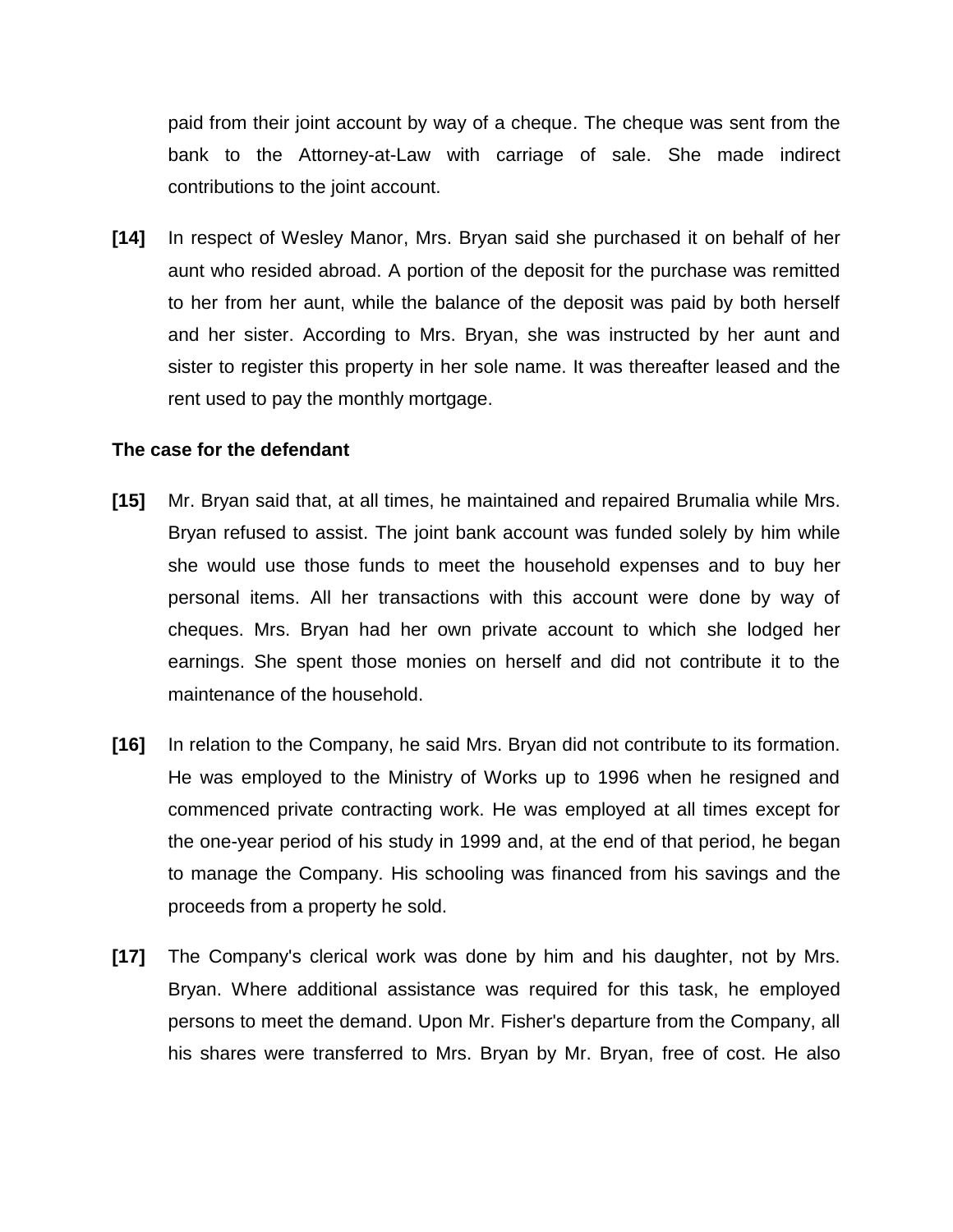added her as a director. She was made a signatory to the Company's account. In his Affidavit filed on the  $6<sup>th</sup>$  March, 2017, at paragraph 16 Mr. Bryan said:

*"I did transfer all of his shares in the company to her without any cost to her, and she did not participate in company affairs. I did that for convenience since I thought that she could deal with the company if anything happened to me".* 

- **[18]** Concerning Caledonia, Mr. Bryan asserted that Mrs. Bryan has no interest in this property. Caledonia was purchased by him after their separation and registered in his name after the decree absolute was granted. He explained that the land was purchased in 2007 for \$2,000,000.00. The sale agreement, he said, was signed by both himself and Mrs. Bryan as purchasers.
- **[19]** It was he who paid the purchase price in multiple instalments. He traded his motor vehicle to the vendor, which was valued at \$1,000,000.00. That was the deposit. The last \$500,000.00 was paid probably a month before the land was transferred and other payments were made in between.
- **[20]** The building at Caledonia was constructed by him after the purchase of the land was completed. The construction commenced in or around late 2007 and spanned about three years. At the end of the construction, Mr. Bryan allowed Mrs. Bryan to operate a shop in the building.
- **[21]** Mr. Bryan recounted that Brumalia's roof was damaged in 2004, during the passage of hurricane Ivan. The house was however insured. He was responsible for the payment of the insurance premiums. He contradicted himself under cross examination, however, when he said he paid for the repairs to the roof with his funds in addition to the indemnity from the insurance.
- **[22]** Further to that testimony, he said: "*after the hurricane, by virtue of the opportunity to expand the house, I did expand the house. The insurance money was for the existing roof prior to the hurricane*". The roof, he continued, extended between 40 and 50 feet. As a result, the cost of the additional design was higher than the indemnity payments.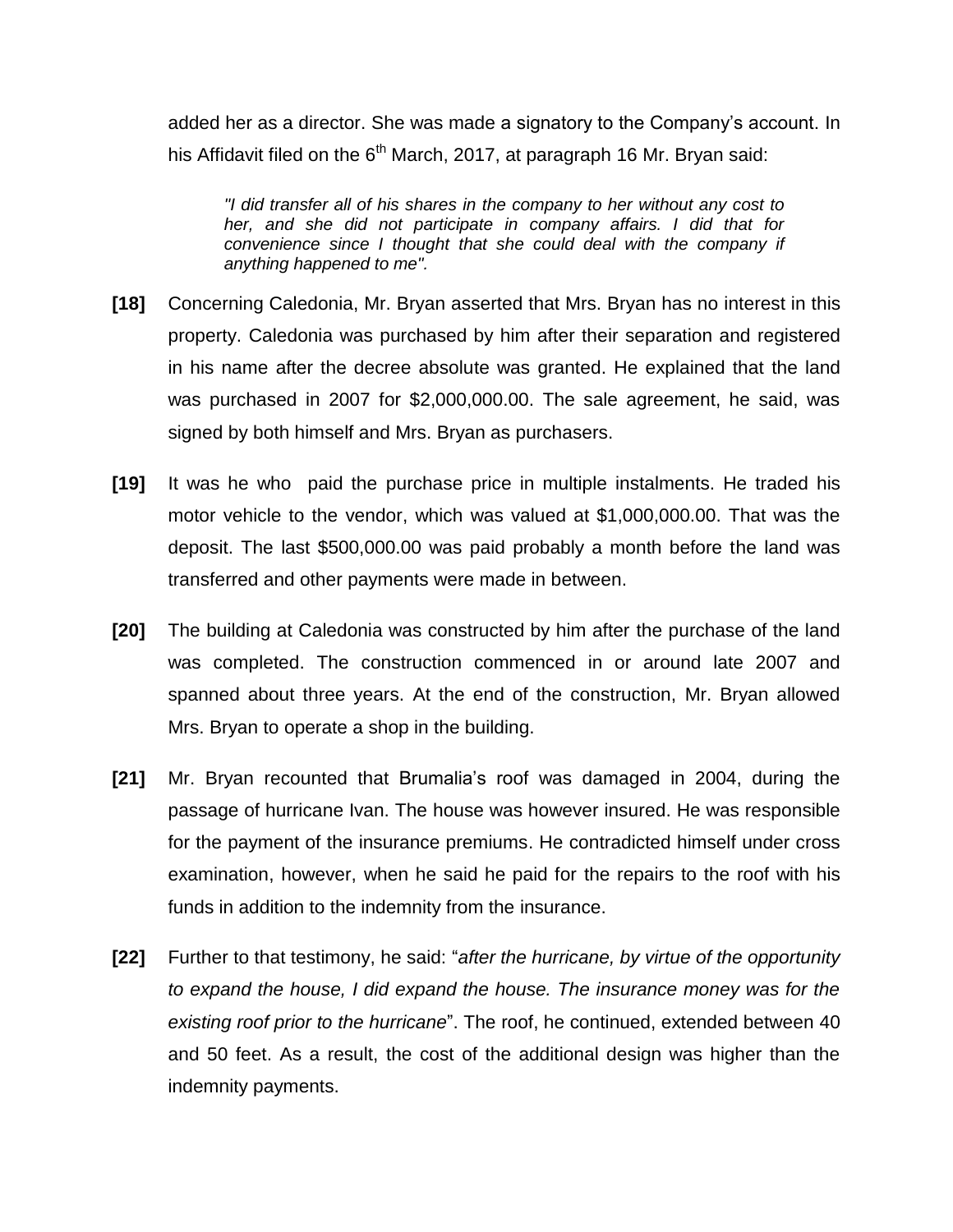**[23]** Mr. Bryan further recalled that Mrs. Bryan used his vehicle to secure a loan from her credit union in 2000. However, he had no recollection of her handing to him that money. He said that her failure to contribute to the household expenses and his management of those expenses, enabled her to purchase the Wesley Manor.

### **Submissions for the claimant**

- **[24]** Mrs. Cooper-Batchelor submitted that although significant emphasis was placed on financial contribution, Mrs. Bryan's contribution to the acquisition of assets was primarily non-financial. Those non-financial contributions came in the form of her daily care giving responsibilities towards the parties' daughter, Mr. Bryan's daughters, and his niece. Mr. Bryan, counsel argued, did not deny that Mrs. Bryan prepared the children's daily meals and assisted in the schooling.
- **[25]** Counsel further argued that Mrs. Bryan sourced a loan between 1999 and 2000 to assist Mr. Bryan in starting up a business. This was evidence of her financial contribution to the Company. Mr. Bryan's evidence in response was contradicting as he firstly denied that account, then later under cross examination admitted that he had no recollection of receiving those funds from her.
- **[26]** The intention of the parties, counsel posited, was clearly evidenced in: (i) the allocation of Mr. Fisher's shares of the Company to Mrs. Bryan, and (ii) both parties being signatories to the sale agreement for Caledonia. Mrs. Cooper-Batchelor continued that Mr. Bryan did not place anything before the court to displace Mrs. Bryan's right to the shares of the company.
- **[27]** Counsel advanced further arguments that Mr. Bryan had no interest in Wesley Manor. There was evidence that Mrs. Bryan's sister was also vested with interest in this property. Counsel submitted that that third party interest should not be disturbed by the court. Additionally, counsel continued, the date of the acquisition of this property ought to be considered.
- **[28]** Wesley Monar was registered in Mrs. Bryan's name on the 4<sup>th</sup> July, 2006 post the parties' separation. Counsel argued that this property was acquired after the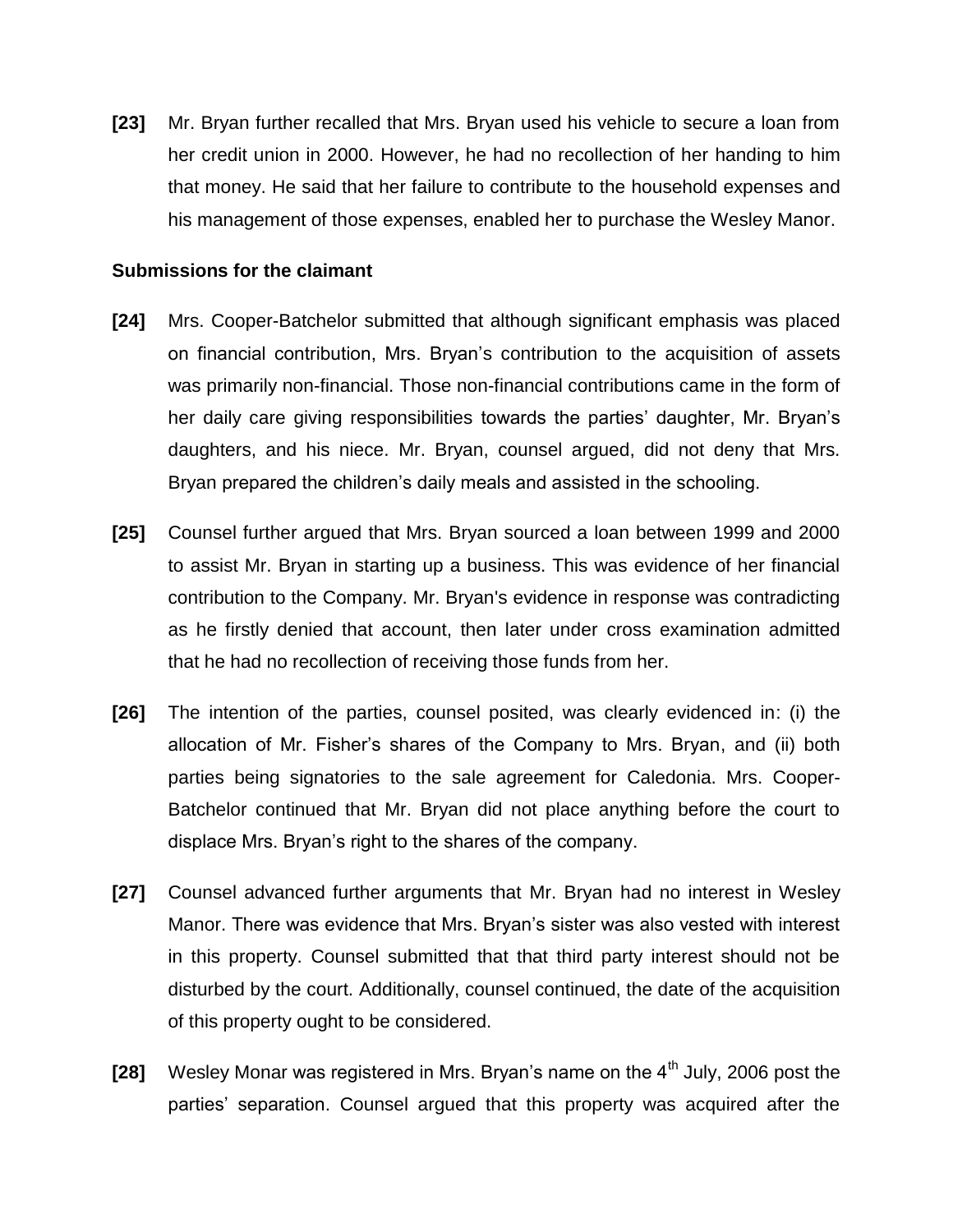separation date and was ineligible for distribution. Counsel placed reliance on section 12(2) of **PROSA**.

- **[29]** Mrs. Cooper-Batchelor further submitted that Brumalia was the family home within the meaning of section 2 of **PROSA**. Brumalia was legally owned by Mr. Bryan and was the principal place of residence by the parties during the marriage. Mrs. Bryan, therefore, by operation of law, was entitled to an automatic 50% interest in the property.
- **[30]** In support of that claim, counsel relied on *Carol Stewart v Lauriston Stewart*  [2013] JMCA Civ 47, paragraphs 51 and 77 to make the submission that the court should be reluctant to depart from the equal share rule. The court should bear in mind all the principles surrounding that statutory rule, including the fact that marriage is a partnership. However, where the court is satisfied that that rule should be varied, then it must consider whether it would be unreasonable or unjust.
- **[31]** In determining the parties' interest in properties other than the family home, counsel submitted, the court must consider their intention when those properties were acquired. Mrs. Cooper-Batchelor argued that the case of *Carlene Miller, et al v Harold Miller et al.* [2015] JMCA Civ 42, paragraphs 54 and 55, supports this point.
- **[32]** Mr. Bryan's claim against Wesley Manor, counsel continued, must fail for his failure to give notice to the third parties who have interest in this property. Counsel placed reliance on *Hyacinth Gordon v Sidney Gordon* [2015] JMCA Civ 39, paragraph 20, that it is a basic tenet of our common law that a person could not be deprived of his interest in property without having an opportunity to be heard. The court cannot therefore grant an order affecting this property in their absence.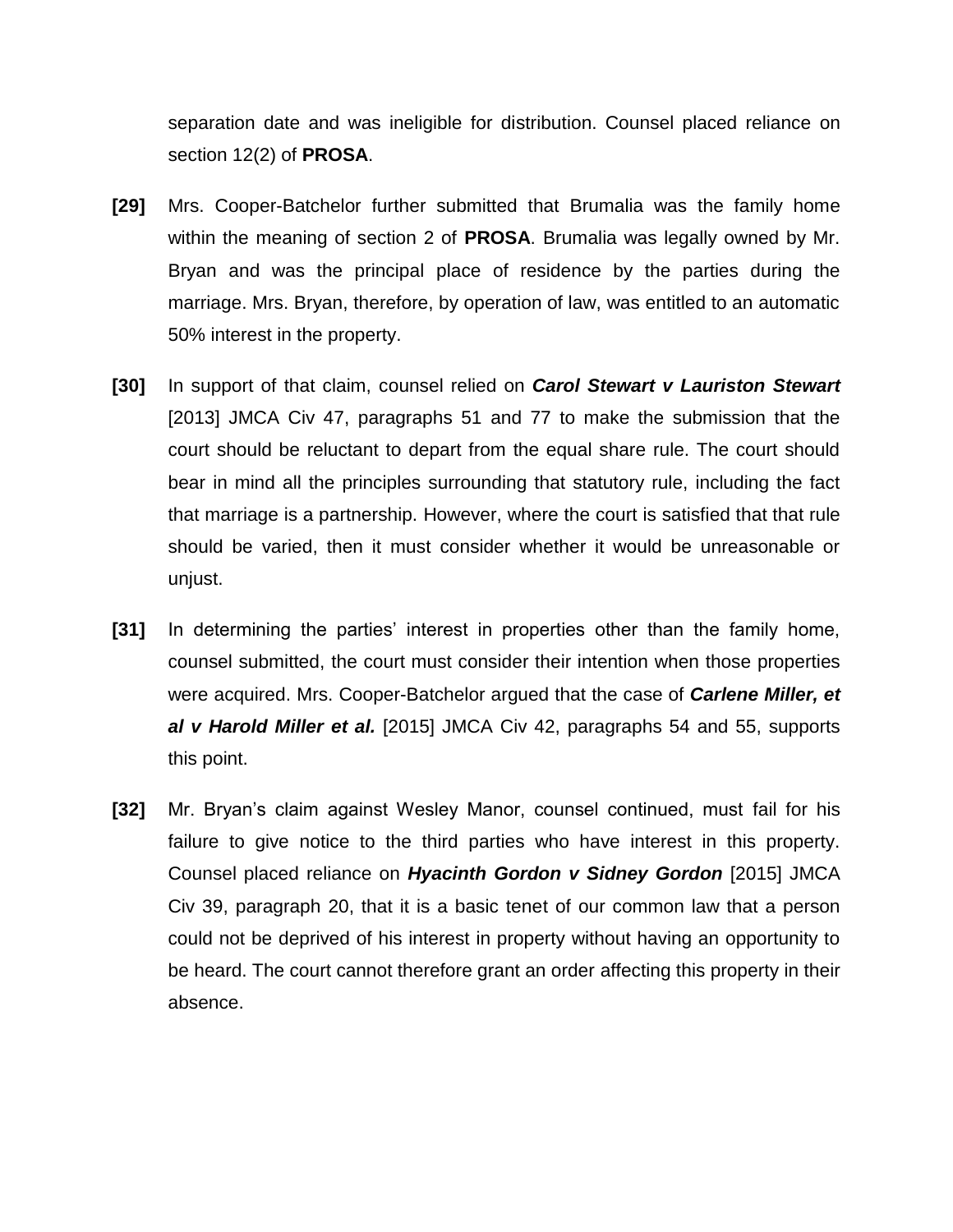#### **Submissions for the defendant**

- **[33]** Ms. Davis submitted that it was undisputed that Brumalia was the family home. Counsel argued, however, that this case was suitable for a variation of the "equal share" general rule pursuant to section 7(1) of *PROSA*. This section provides that the court may vary the one-half share division of the family home where it considers that such entitlement would be unjust or unreasonable.
- **[34]** Counsel continued that the section 7(1) of *PROSA* also sets out three factors that the court may consider in its determination of whether the equal share rule is unjust of unreasonable. One of those factors is whether the family home was already owned by one spouse at the time of the marriage. This factor, according to Ms. Davis, was apt for the circumstance of this case as Mr. Bryan was the sole legal owner of Brumalia before the parties were married.
- **[35]** Counsel argued that the court must consider whether, in this claim, it would be unjust or unreasonable for Mrs. Bryan to be entitled to one half share of Brumalia. Counsel relied on *Allicent Kelly-Lasisi v Jimoh Lasisi* [2016] JMSC Civ. 25, paragraphs 20 to 24, that the court may consider factors such as: "the level of contribution by each party to the matrimonial home, their respective ages, and behaviour and other property holdings" in determining the appropriate adjustments.
- **[36]** Ms. Davis further submitted that the court, pursuant to section 14 of *PROSA*, has the power to declare entitlement to properties other than the matrimonial home. Counsel relied on *Carlene Miller et al v Harold Miller et al. supra,* and submitted that the court must consider both the intention of the parties at the time of the acquisition of these properties, and their appropriate interests.
- **[37]** Counsel made the argument that Mrs. Bryan's conduct was not one of sharing the family home. She kept her own money and left her husband to bear the burden of the maintenance of the household. Mrs. Bryan instead used her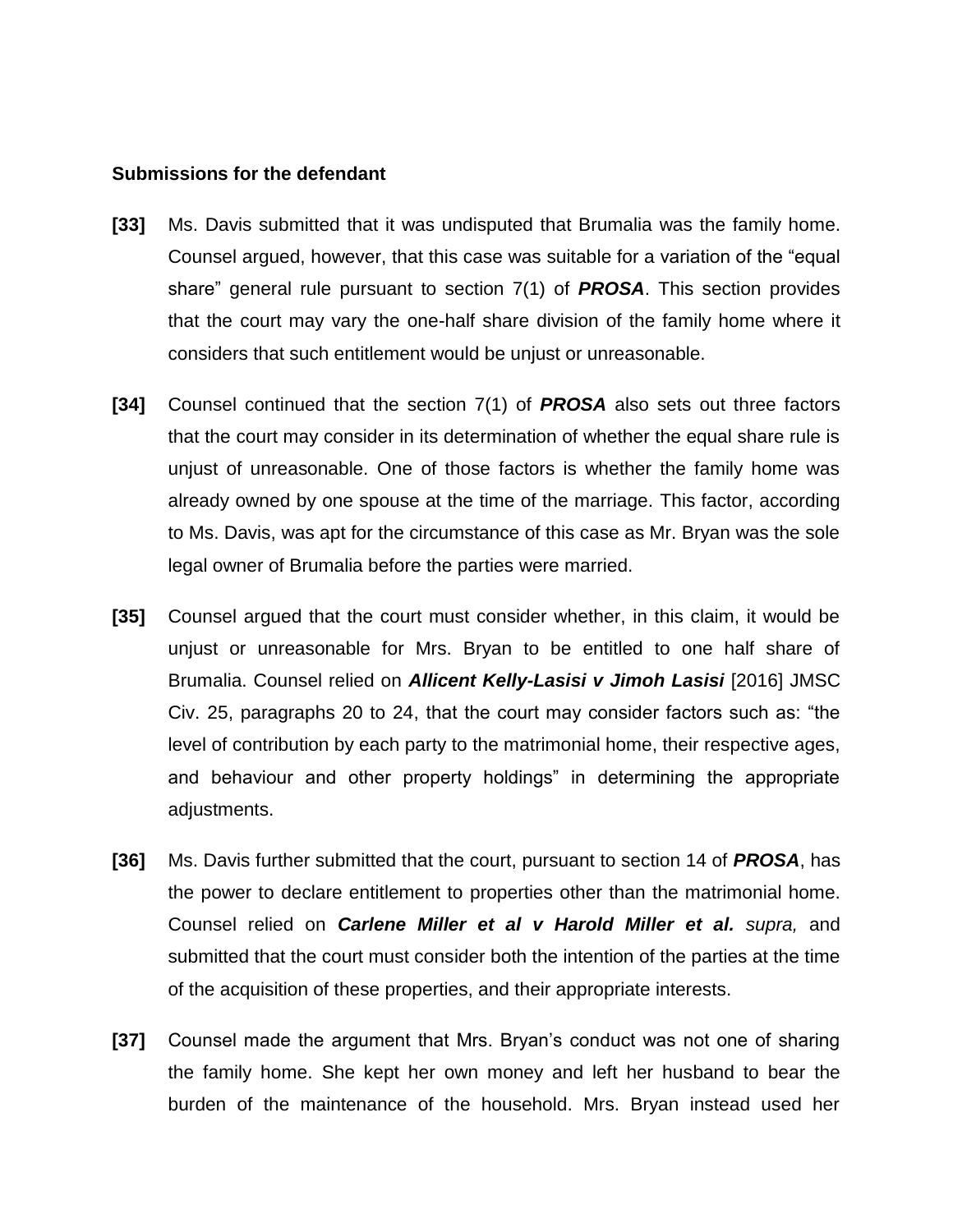resources to purchase Wesley Manor for her own benefit. Upon these facts, counsel argued that the equal share rule ought to be varied.

- **[38]** As it relates to Wesley Manor, Ms. Davis conceded that Mrs. Bryan acquired this property after the parties separated and therefore it cannot be the subject of a claim under *PROSA*. The court however, may consider the fact of Mrs. Bryan's acquisition of this property while they were still residing at the matrimonial home although they were separated. Counsel then submitted that a fair share of the family home to be awarded to Mrs. Bryan, would be 20%.
- **[39]** Counsel again argued that Caledonia was acquired by Mr. Bryan after the parties separated. Like Wesley Manor, this property also fell outside of *PROSA* and therefore Mrs. Bryan has no interest in it. In support of that submission counsel placed reliance on section 12(2) of *PROSA*, which states that a spouse's share in property shall be determined as at the date on which the spouses ceased to live together as man and wife.
- **[40]** Finally, counsel submitted, Mrs. Bryan should be awarded 20% interest in the Company. She continued that, although the shares of the Company are owned 50% to the Mr. Bryan and 50% to Mrs. Bryan, section 15(1)(b) of *PROSA* empowers the court to grant orders requiring a party to transfer property to another as it thinks fit.
- **[41]** Ms. Davis argued that Mr. Bryan transferred Mrs. Bryan's shares to her without any cost to her, and that she was never remunerated from the profits of the Company. Counsel posited that although Mrs. Bryan contributed \$150,000.00 to the setting up of the company, Mr. Bryan was principally responsible for its operation.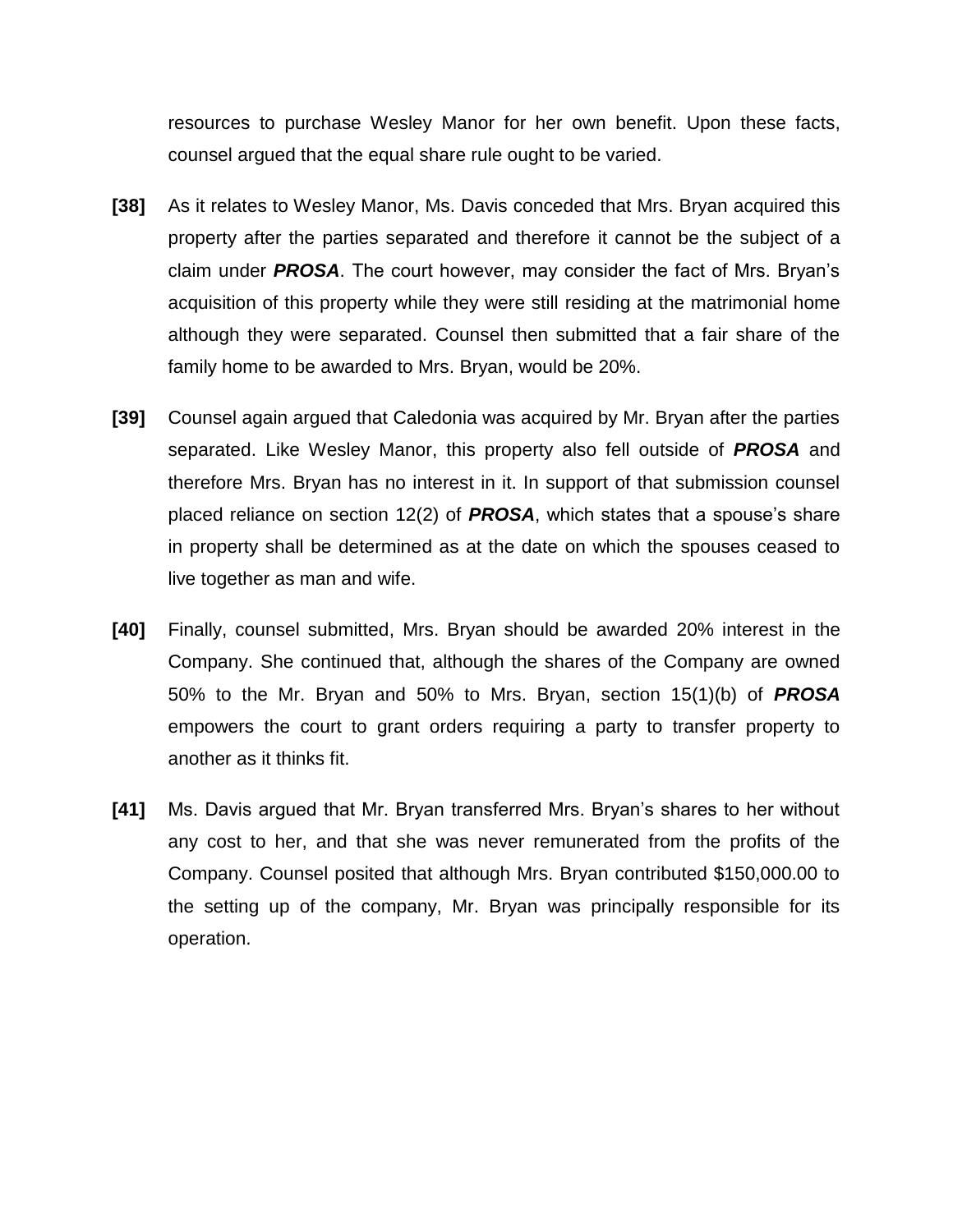## **Analysis**

### **Brumalia**

- **[42]** Both sides agreed that Brumalia was the family home. That is, although it was wholly owned by Mr. Bryan, it was used habitually by both as their only family residence. The claimant contends for a 50% share while the defendant rejoins a 100% entitlement. Having regard to the statutory presumption of one-half share in the family home upon dissolution of the marriage, the issue for determination is whether the statutory presumption should be applied with full force or varied.
- **[43]** Under section 6 (1) (a) of *PROSA*, each spouse is entitled to one-half share of the family home upon the dissolution of the marriage. This is commonly referred to as the equal share rule. The equal share rule rests upon the philosophical foundation that marriage is a partnership of equals in which there is mutual commitment to a sharing of lives and working together for the benefit of the union. Therefore, absent good cause shown, each is entitled to an equal share of the assets upon termination of the partnership (see *Graham v Graham* (unreported), Supreme Court, Jamaica, Claim No. 2006 HCV03158, Judgment delivered 8th April 2008;). Since it is a partnership of equals during its subsistence, upon its cessation, whether by dissolution, annulment or hopeless estrangement, the assets referable to it should be equally shared.
- **[44]** This equal share rule may be varied where the court is of the opinion that it would be unreasonable or unjust for each spouse to be entitled to one-half the family home: section 7 (1) of *PROSA.* In making the determination to vary the equal share rule the court is enjoined to take into consideration all relevant factors, including those listed in the subsection. Of the three factors listed only one is of relevance here, namely:

*"that the family home was already owned by one spouse at the time of the marriage".*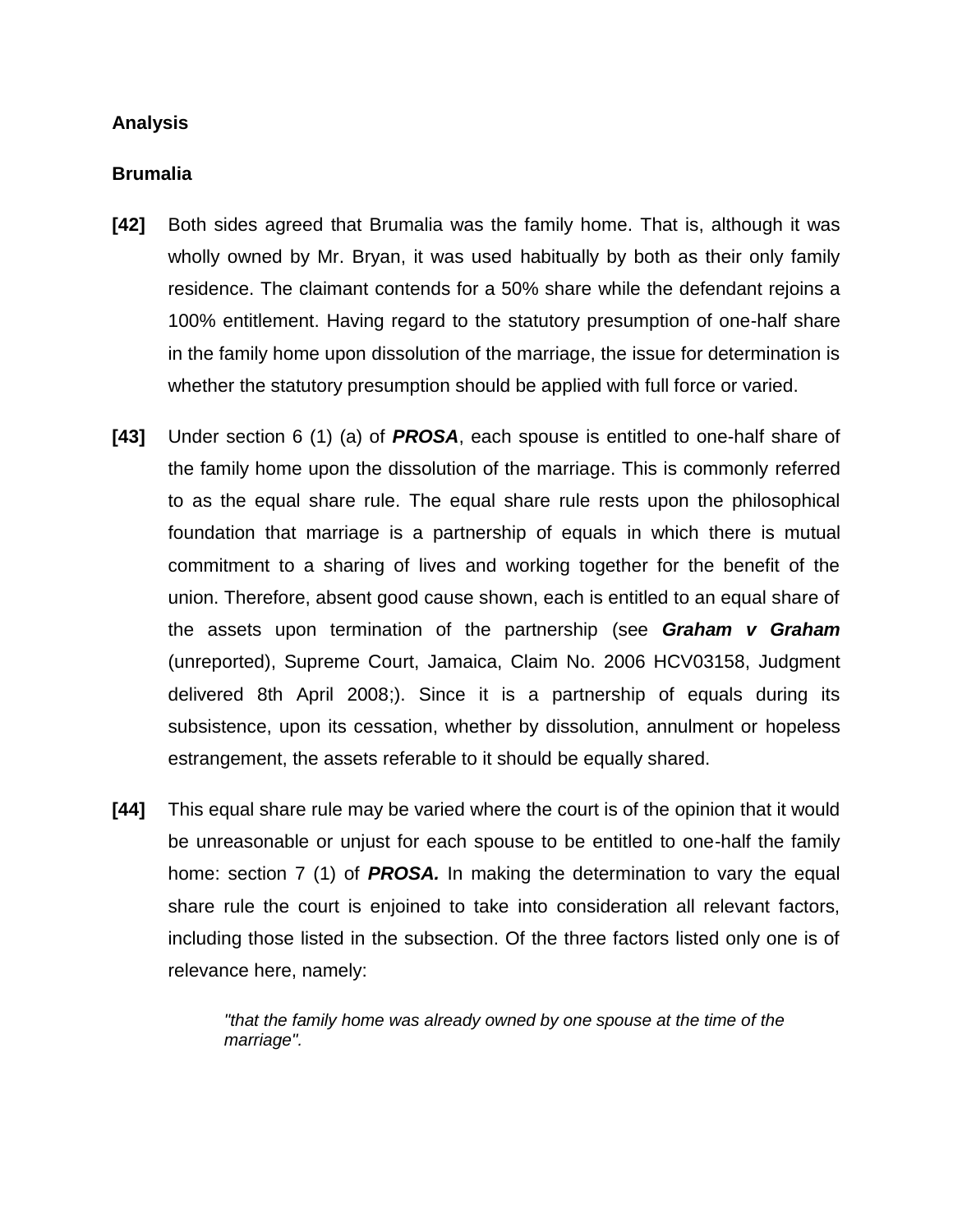- **[45]** The presence of this factor, however, does not lead inexorably to a variation of the equal share rule. In the language of *Stewart v Stewart* [2013] JMCA Civ 47, the antecedent ownership of the property by one spouse is only a gateway for the court to consider other elements of the relationship between the parties to determine whether to depart from the equal share rule. Of relevance to this consideration are matters such as, the level of each party's contribution to the matrimonial home, their respective ages, behaviour and other property holdings (*Stewart v Stewart*, at para 34).
- **[46]** The variation of the equal share rule is not a matter to be entered upon lightly. Apart from having to be sure that at least one of the gateway factors is present, the court is enjoined to "be very reluctant to depart from that rule", per Brooks JA in *Stewart v Stewart*, at para 51. It perhaps is not overstating the position to say that the equal share rule is nigh inviolable. Consequently, it must be demonstrable that its application would be either unreasonable or unjust before it can be displaced. That is the standard set in section 7 (1) of *PROSA*. The evidence required to displace the equal share rule must therefore be very cogent (*Stewart v Stewart* at para 31).
- **[47]** The defendant rested his claim for a 100% beneficial share of the family home on two limbs. First, the fact of the purchase before the marriage and secondly, his sole responsibility for its maintenance and expenses.
- **[48]** The evidence disclosed that the parties met in 1986 and a visiting relationship ensued. Although Mr. Bryan claimed he bought the land in 1986 it was not transferred to him until 1988. Construction of the house was completed in 1994. Although Mrs. Bryan asserted in her affidavit of the 25th May, 2017 that she assisted with payroll from a student loan, under cross-examination she accepted that the house was constructed entirely from Mr. Bryan's resources. Indeed, that was her position in her earlier affidavit of 4th February, 2015. I therefore find as a fact that Brumalia was constructed without any contribution from Mrs. Bryan, financial or otherwise.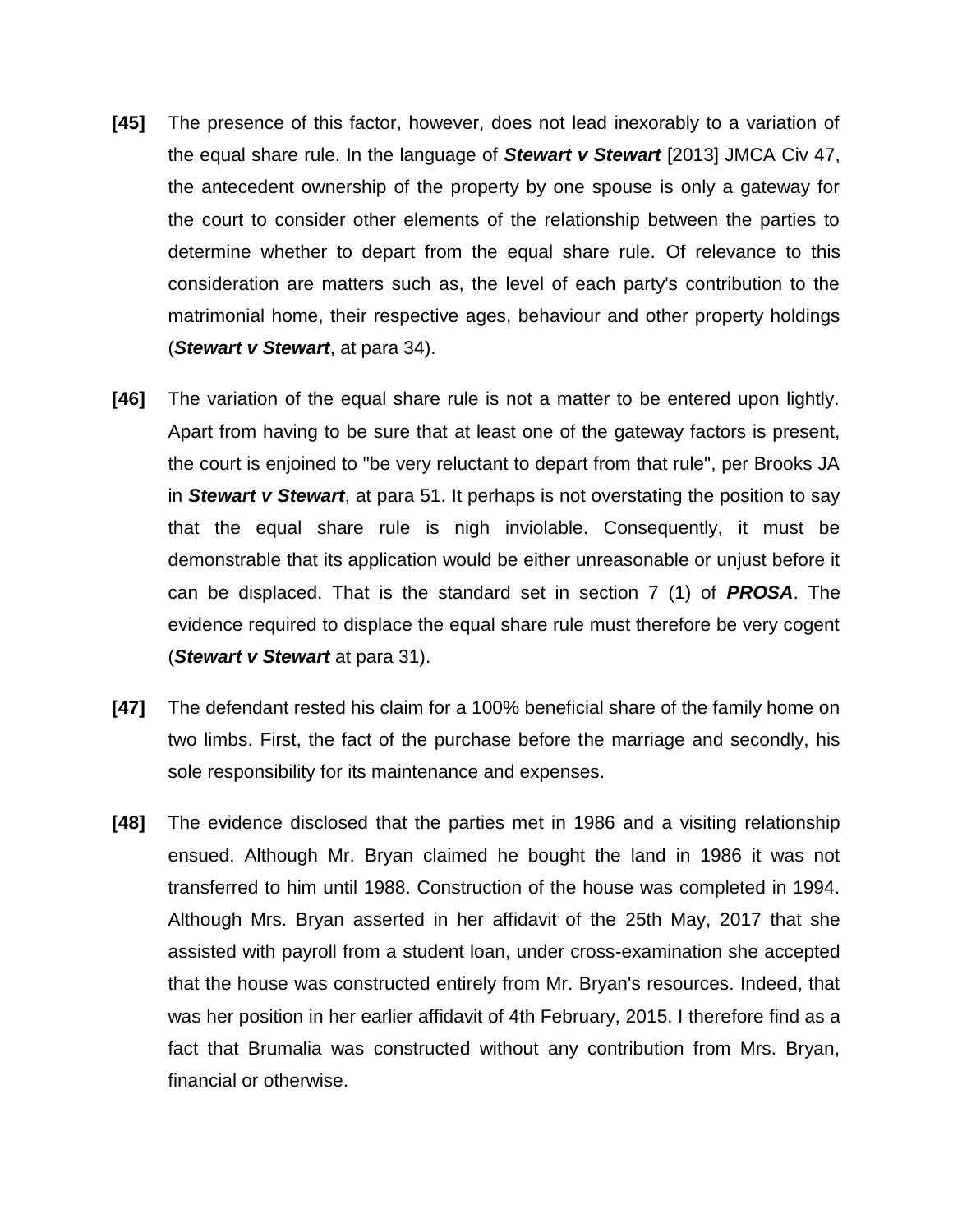- **[49]** There was some controversy concerning when Mrs. Bryan commenced living at Brumalia. In her affidavit of 4th February, 2015 she said both of them lived in the house from May 1994. Mr. Bryan countered that she moved in after their marriage. She admitted under cross-examination that she "moved in full-time" in 1994 after the marriage. That is what the court accepts. In the circumstances of their pre-existing visiting relationship it is not unlikely that she was a part-time dweller at Brumalia before the marriage.
- **[50]** The parties therefore lived at Brumalia as man and wife from 1994. They continued to do so beyond their separation as man and wife, up to the time of the trial. Issue was joined on the date of their separation. Whereas Mrs. Bryan said it was in 2004, Mr. Bryan said it was in 2008. It suffices to say that Mr. Bryan was utterly discredited on the point and I accept Mrs. Bryan's evidence that their separation was in 2004 after hurricane Ivan.
- **[51]** So then, at the time of their separation in 2004 each was entitled to a one-half interest in the family home, by operation of section 6 (1) of *PROSA*. Mr. Bryan seeks a variation by virtue of his superior, or more pointedly, absolute financial contribution to the maintenance of the household, including statutory outgoings. Mrs. Bryan did no more than point to isolated occasions when she made direct financial contributions to the union. For example, during the year Mr. Bryan was away studying and six months after his return, financial assistance to start the company with Mr. Fisher and a joint loan to do remedial and expansion work on the house in the aftermath of hurricane Ivan. While she agreed under crossexamination that Mr. Bryan paid all maintenance costs and taxes, she sought to dilute that admission by saying household expenses and taxes were paid from the Company's account of which she was part owner.
- **[52]** In my opinion, Mrs. Bryan's direct financial contribution to the union was not substantial. Where Mrs. Bryan majored was in the area of non-financial contribution. While the union produced only one child, there were two children of the family (Mr. Bryan's daughters from another relationship), as well as a niece of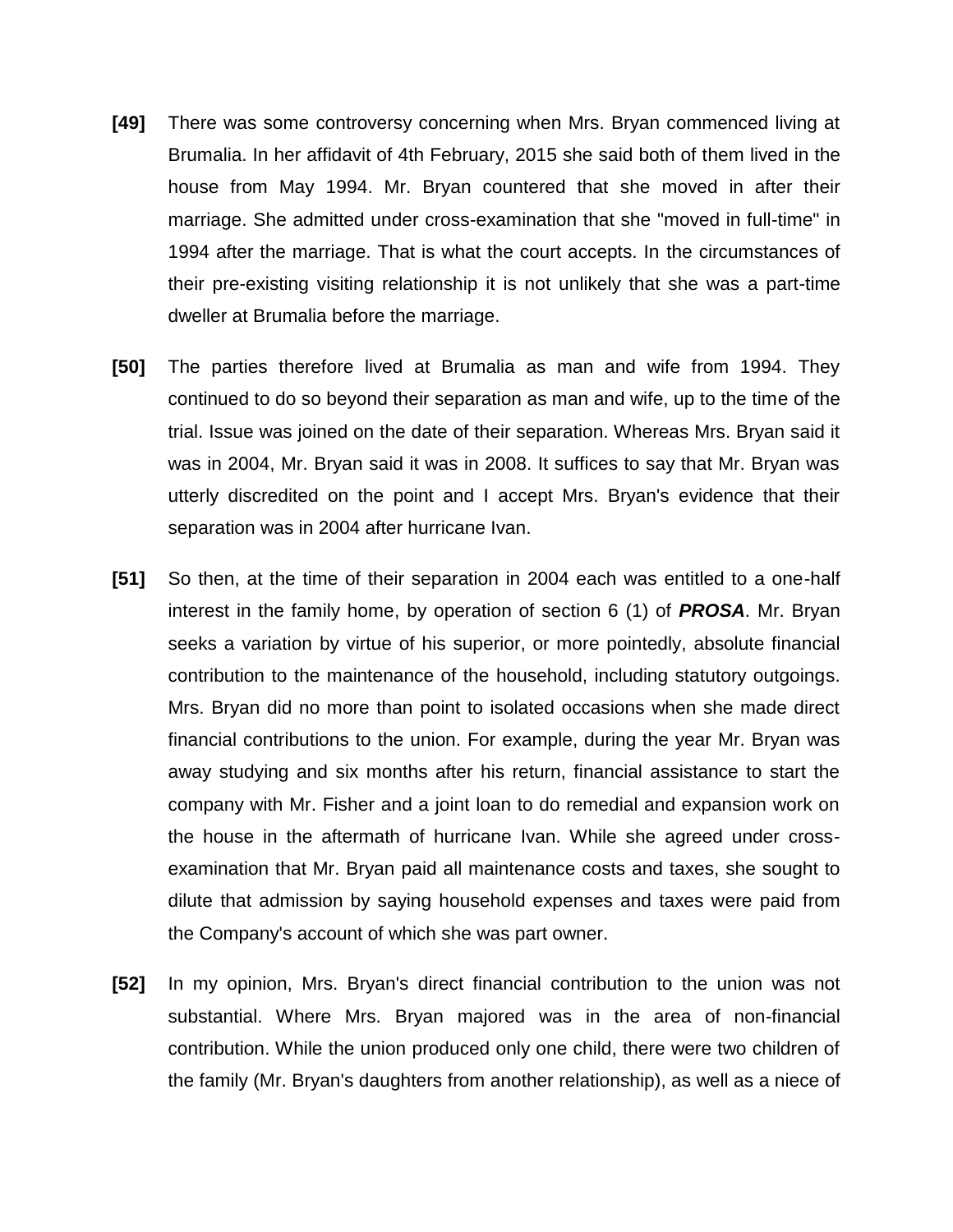his living in the home. Mrs. Bryan, therefore, had responsibility for their care and upbringing. In addition, the children's high school fees were waived as a result of being listed as dependents of Mrs. Bryan. That was a direct consequence of her being a lecturer and government policy. In short, in addition to the care of the relevant children, Mrs. Bryan was responsible for the management of the home and the performance of household duties.

- **[53]** Mr. Bryan asserted that Mrs. Bryan refused to contribute to the repairs and maintenance of the house. That, I categorically reject. First, there was no evidence that their disparate financial contribution to the union was an issue before the filing of the claim. It was not alleged that it was raised, discussed and any agreement reached or that there was a failure to arrive at any consensus. Absent too was any evidence that they were at daggers drawn over the issue.
- **[54]** Second, the image of Mr. Bryan being the preponderant financial provider was characteristic of the parties' relationship. Mr. Bryan's role as the chief financial provider antedated the marriage during the course of their eight year courtship. That is evidenced by his assistance to Mrs. Bryan in obtaining two university degrees, one a graduate and the other a post graduate. When they met, she was a woman of straw, while he was sufficiently resourced to become landed, either in that year or soon thereafter, while assisting her financially. He, therefore, took her from straw to status, marital and professional. That he continued in his role as chief bread winner, in spite of her improved status, after the celebration of their nuptials, without rancour or murmur, is hardly surprising.
- **[55]** Against that background, the statutory injunction concerning how contribution ought to be weighed must be borne in mind. There is "no presumption that a monetary contribution is of greater value than a non-monetary contribution" (see section 14 (4) of *PROSA*). This was underscored by the Court of Appeal in *Stewart v Stewart*, *supra,* at paragraph 77. According to Brooks JA:

*"in considering whether the equality rule has been displaced, the court ... should not give greater weight to financial contribution to the marriage and the property, than to non-financial contribution".*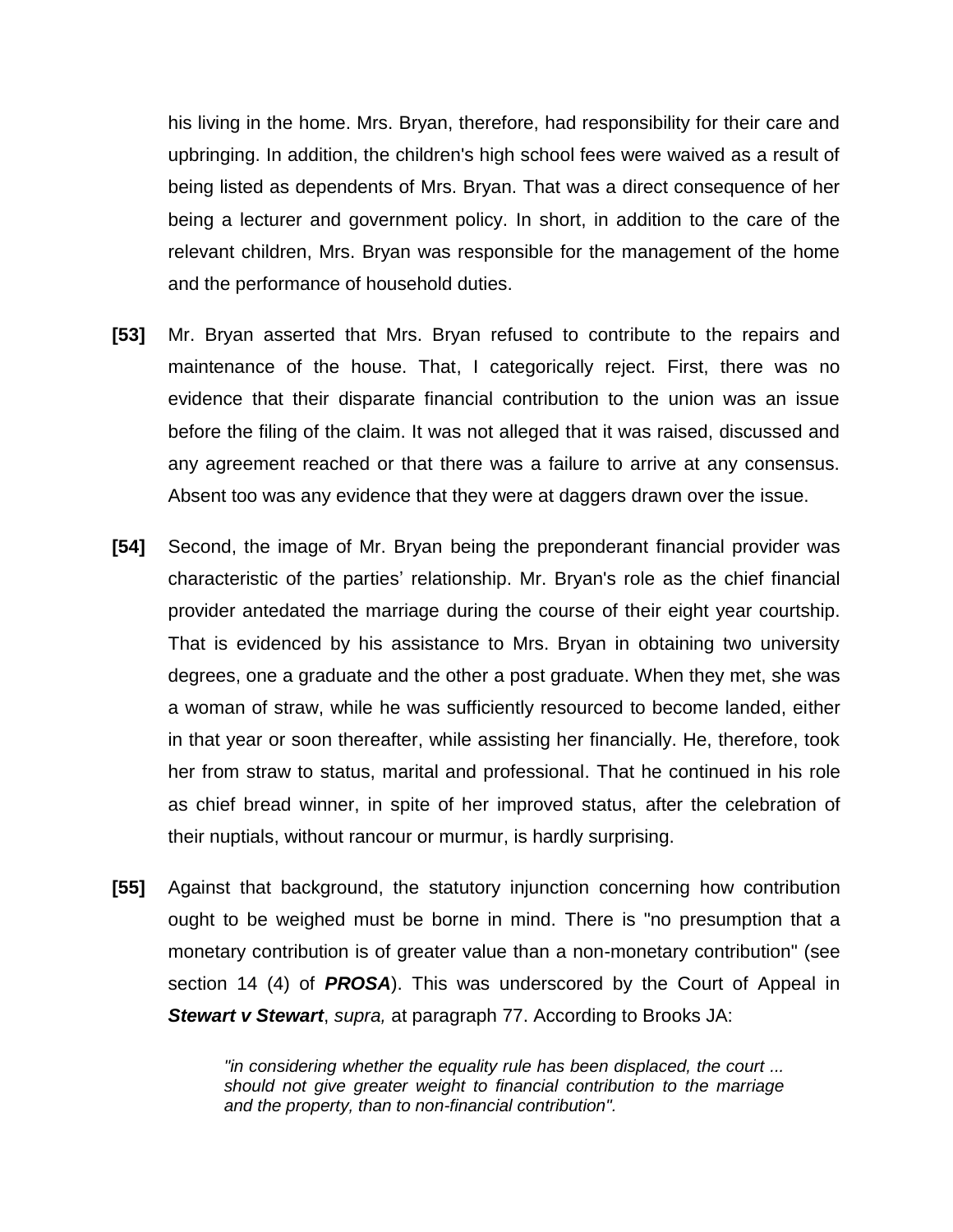It is clear that superior financial consideration cannot, by itself, tip the scale of justice to result in a variation of the equal share rule.

- **[56]** I should at this time turn my attention to the question of other property holdings. It is fair to say that both parties have significant holdings, some of which were the subject of agreement at the start of this trial. Learned counsel for the defendant, quite properly, asked that Wesley Manor, property registered in the sole name of Mrs. Bryan, be taken into consideration. However, viewed against the background of the wider picture of their respective holdings, Wesley Manor is but a silhouette. Consequently, not much weight can be given to it.
- **[57]** The parties are both propertied as well as senior in years. Mr. Bryan was born on the 26th February, 1960, while Mrs. Bryan was born on the 8th December, 1965. At the time of trial both were therefore in their fifties, although Mr. Bryan is five years Mrs. Bryan's senior. The likely impact of the parties' age is in its capability to prove to be a handicap to either in obtaining mortgage financing. If that is correct, then at fifty-two and fifty-seven years old respectively, Mr. Bryan could not be said to be significantly more disadvantaged than Mrs. Bryan, nor that Mrs. Bryan would be greatly advantaged.
- **[58]** Aside from the parties' respective ages, their intention as to what should be the entitlement of each at or about the time of their separation is of some relevance. Mrs. Bryan alleged in her affidavit of the 27th October 2015 that both struck an oral agreement for a one-half share of the family home in post separation property settlement discussions. She also asserted that in 2015 Mr. Bryan asked her if she wished to purchase his 50% share. Mr. Bryan admitted to the agreement under cross-examination but disclaimed it on the basis that it was made in advance of legal advice.
- **[59]** Ms. Davis correctly submitted that this agreement is unenforceable. There are two conditions precedent which must be fulfilled before a court can countenance an agreement for the settling of property differences between spouses. Firstly, the agreement must be in writing, signed by both parties and their signatures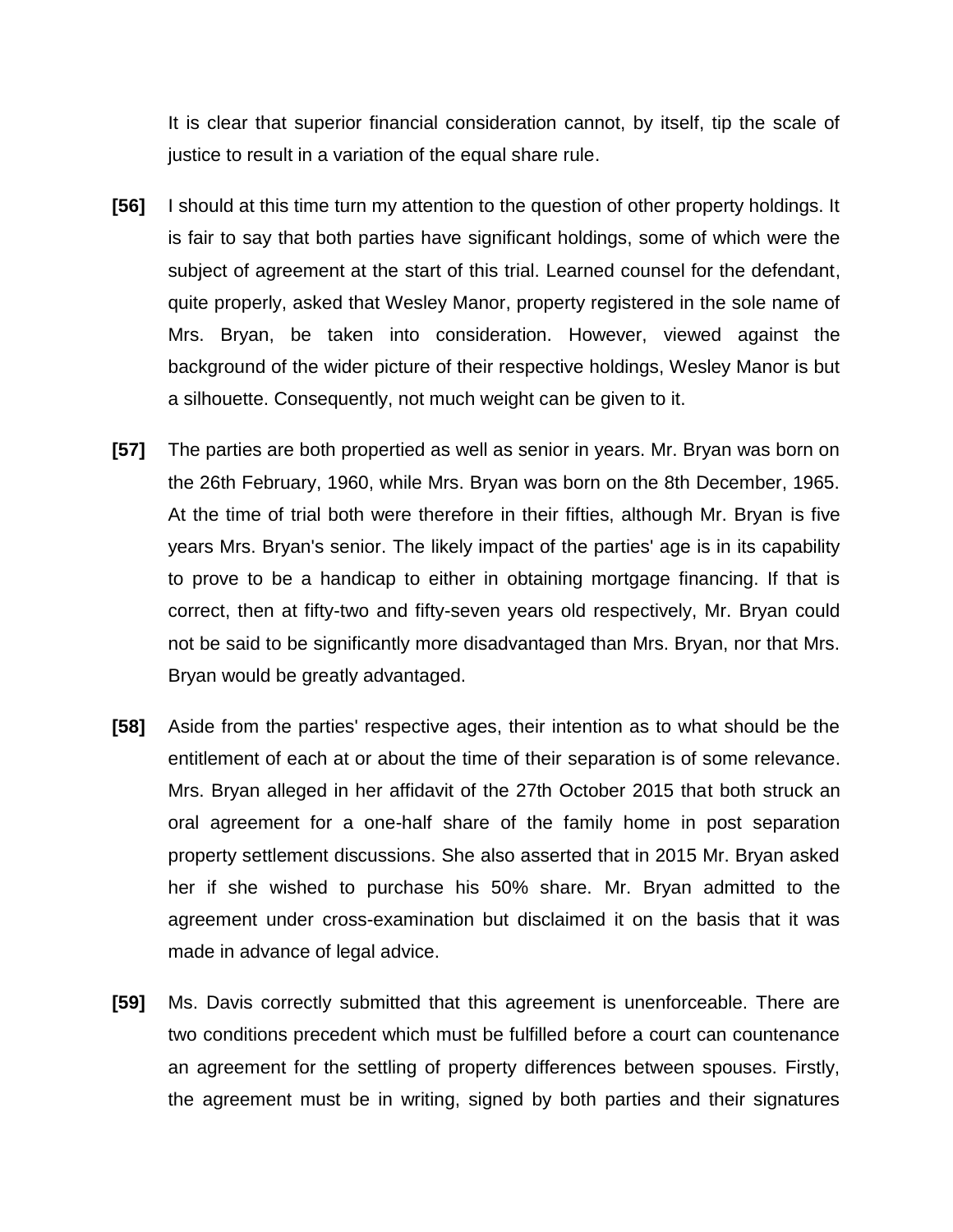witnessed by a Justice of the Peace or an Attorney-at-Law if the agreement is signed in Jamaica. *PROSA* lists the persons competent who may act as witnesses where the agreement is signed outside Jamaica (see section 10 (4) (a) and (b) of *PROSA*). Secondly, each spouse must obtain independent legal advice before signing the agreement. The implications of the agreement must be explained to spouse obtaining the legal advice and the legal adviser must certify that that was done (see section10 (3) of *PROSA*).

- **[60]** Mrs. Cooper-Batchelor for the claimant does not seek to rely on the oral agreement qua agreement. She contends, however, that it is indicative of the parties' intentions. I agree with that submission. That intention of a 50% entitlement for each spouse is rooted in the equality philosophy undergirding the very institution of marriage. So, while the court cannot give effect to an unenforceable oral agreement, in so far as it speaks to Mr. Bryan's state of mind, it is legitimate to take it into consideration.
- **[61]** So then, should Mrs. Bryan suffer any diminution of her interest in the matrimonial home as a result of the effect of the factors discussed, severally or cumulatively? In seeking to answer that question, I direct my mind to the philosophy informing the equal share rule. I also bear in mind that I must be very reluctant to vary the rule. Having given the matter anxious consideration, I am not of the opinion that it would be unreasonable or unjust for each spouse to be entitled to one-half share of the family home. Accordingly, I cannot agree with the submission of the defence that Mrs. Bryan's share should be reduced to 20%.

#### **Wesley Manor**

**[62]** It is perhaps convenient to address item four of the defendant's counterclaim at this time. The defendant claimed to be entitled to a 50% interest in this property. Ms. Davis, in the spirit of the finest tradition of the Bar, conceded in her submission that "*on the evidence the claimant's house at Volume 1304 Folio 834 was acquired after the parties separated and therefore cannot be the subject of a claim pursuant to PROSA*". With that concession, it is hardly necessary to say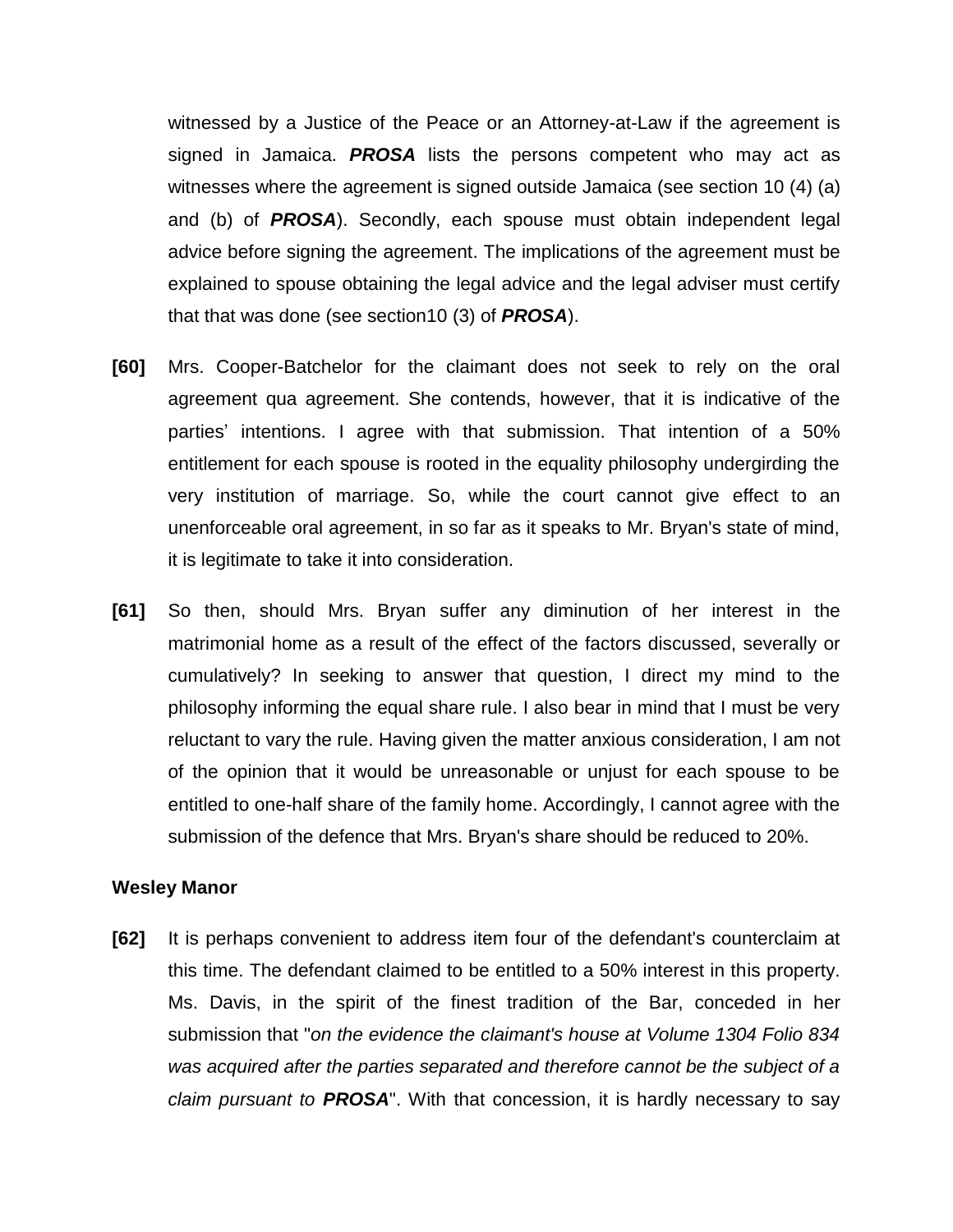that Mr. Bryan is not entitled to any interest in Wesley Manor, registered in Mrs. Bryan's sole name after their separation.

### **Caledonia**

- **[63]** Mrs. Bryan also seeks a 50% share in Caledonia. Mr. Bryan says that she has no interest in this property as it was bought after their divorce and is registered in his sole name. The transfer was registered on the 4th April 2015 and in Mr. Bryan's sole name. Mr. Bryan's uncontroverted evidence was that the property was purchased in 2007, notwithstanding the transfer approximately eight years hence. It was his further evidence that the purchase price was paid over time, the last payment of \$500,000.00 being made probably one month before the transfer.
- **[64]** Ms. Davis was correct in submitting that a spouse's share in matrimonial property is to be reckoned from the date of their last separation. Under section 13 (1) (c) of *PROSA,* a spouse is entitled to apply to the court for a division of property on the grant of a decree of dissolution of their marriage. By virtue of section 12 (2) of **PROSA**, the spouse's share in the property shall be determined as at the date on which they ceased living together as man and wife. Therefore, a predicate finding to determining a spouse's share in property is the date of their separation. Earlier in this judgment I found that the parties separated in 2004.
- **[65]** It is therefore evident that Caledonia was purchased and transferred to Mr. Bryan after the parties separated. Since a spouse's share in property is to be ascertained as at the date of separation, it is axiomatic that Mrs. Bryan cannot claim a share of what did not exist at the time of their separation. That should be sufficient to dispose of this aspect of the claim but the waters were muddied by Mr. Bryan's admission that both parties had signed the agreement for sale.
- **[66]** The execution of the agreement for sale provided fodder for Mrs. Cooper-Batchelor to submit that "Caledonia was also to be a joint purchase between husband and wife". The evidence to support a joint purchase did not go beyond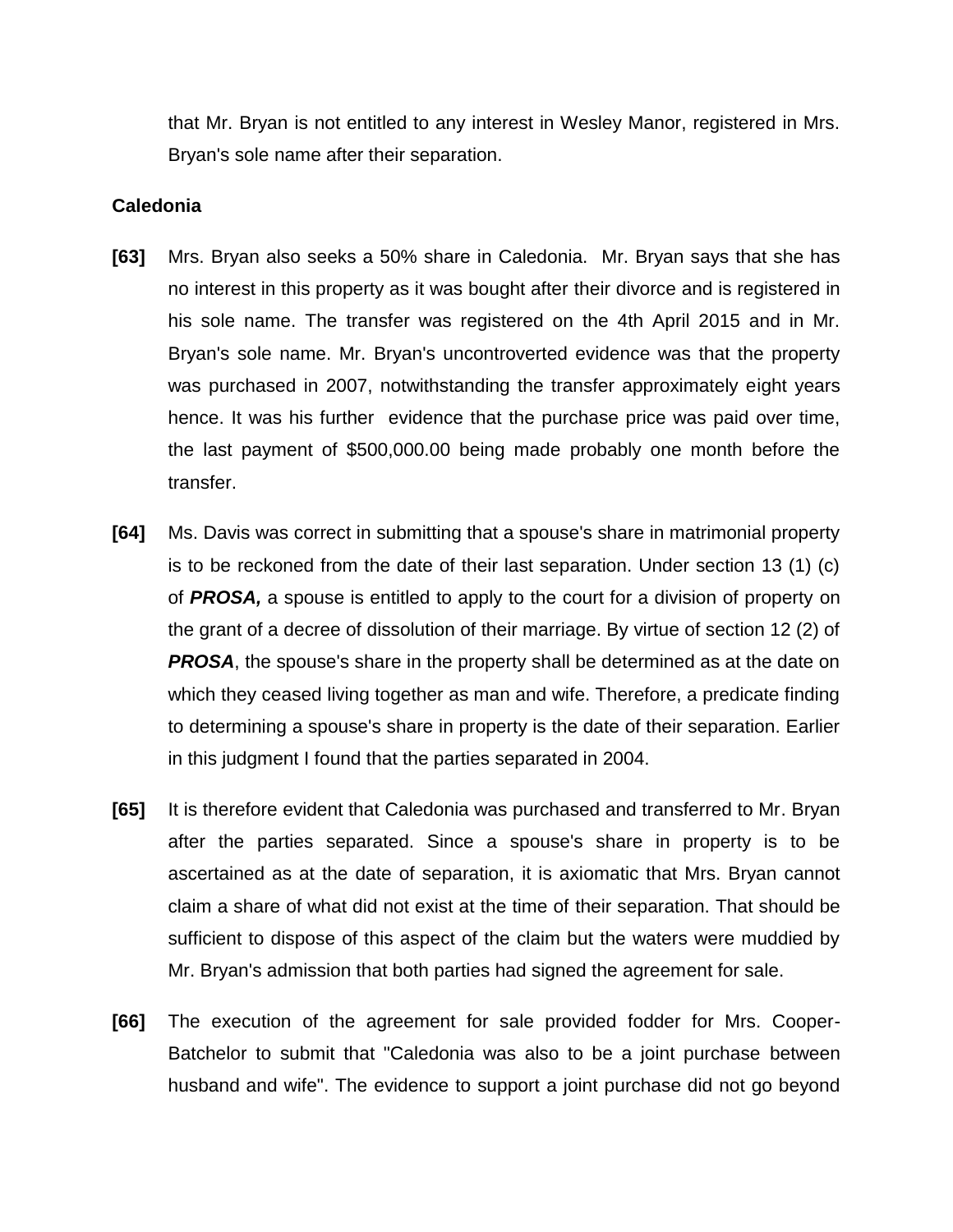the inference to be made from the fact of joint execution of the agreement for sale. First, although Mrs. Bryan asserted that she contributed to the purchase price, I was not persuaded by her evidence that she did. Mrs. Bryan asserted payment of the deposit of \$900,000.00 by a cheque drawn on their joint account. She failed to produce the returned cheque. She said she made unsuccessful efforts to acquire a copy. Her failure to locate the anonymous lawyer who had carriage of sale appears to have been part of that effort. Mrs. Bryan, however, had first said that her contribution was in cash. Secondly, even if a cheque was drawn on an account in both names, which I do not accept, Mrs. Bryan was discredited on the question of her contribution to that account. Her evidence was that she lodged money to that account "indirectly". That is a question which does not admit of equivocation. She either did or did not lodge money to the account.

- **[67]** Mr. Bryan admitted under cross-examination that the deposit was paid before the parties separated. I, however, did not understand him to be saying the deposit was paid before 2004. His contention was that the separation occurred in 2008. Understood in the context of the whole of his evidence, he was really saying the deposit was made in 2007, and that is what I accept.
- **[68]** Beyond making an unsubstantiated contribution to the deposit, Mrs. Bryan admitted that she made no other contribution to the purchase of Caledonia. The reason Mrs. Bryan also executed the agreement for sale post separation was not explored during the trial. Mrs. Bryan was very clear in her affidavit evidence that there was no agreement between them concerning the sharing of Caledonia. If Mr. Bryan was disposed to sharing Caledonia with her at the time of signing the agreement for sale, he had clearly resiled from that position.
- **[69]** The evidence does not therefore disclose that any interest in Caledonia accrued to Mrs. Bryan either before or after the date of separation. Consequently, she is not entitled to any share in the beneficial interest of this property.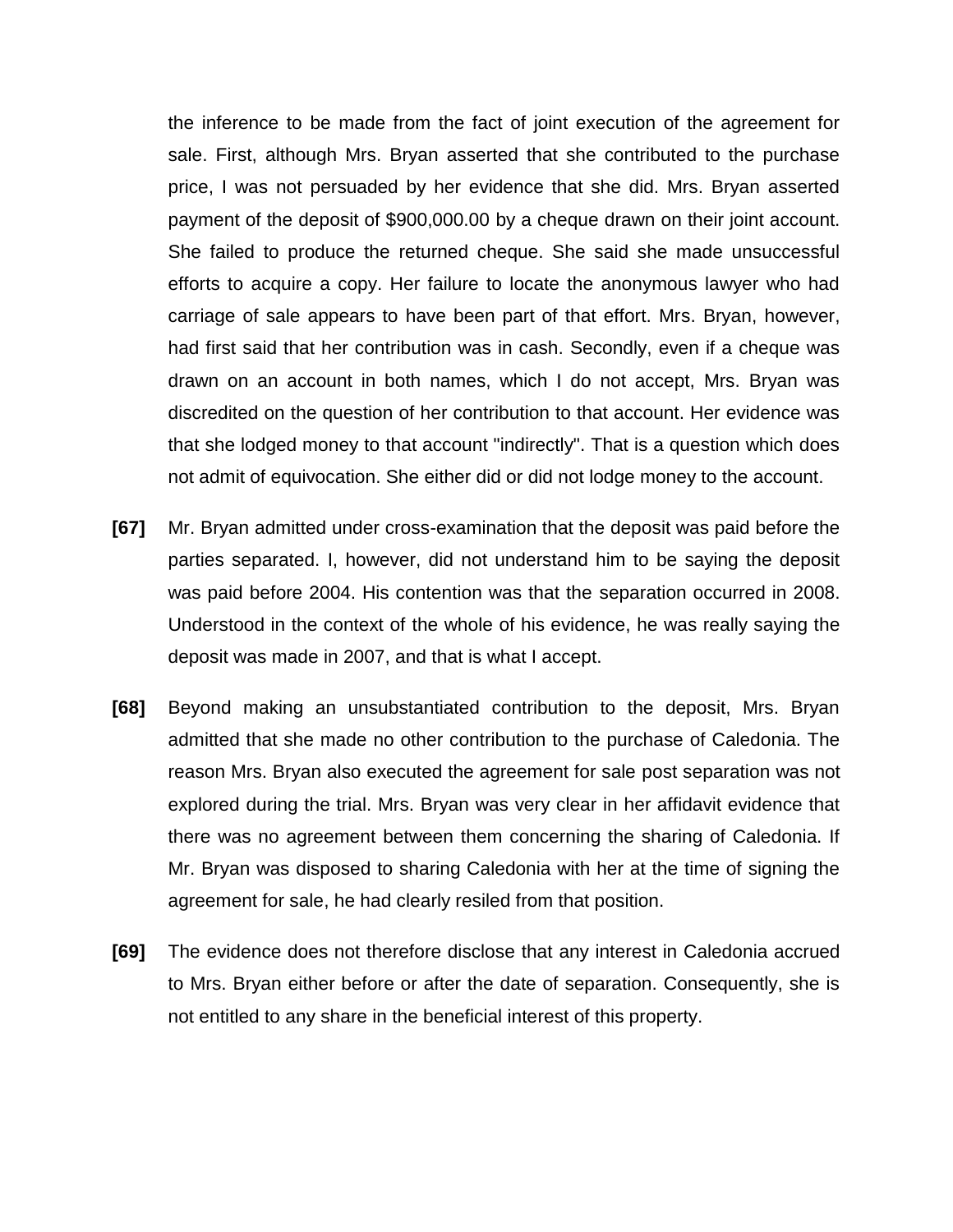#### **The Company**

- **[70]** As was said above, Mrs. Bryan's claim is for 50% share in the Company. That was her allotment in the shares of the Company at the time of filing the claim. Mrs. Davis submitted that in the circumstances Mrs. Bryan's share should be varied to 20% and Mr. Bryan's to 80%.
- **[71]** Under section 15 (1) of *PROSA* the court has the authority to make such order as it thinks fit, altering the interests of spouses in matrimonial property other than the family home. Before making such an order the court must be satisfied that it is just and equitable to do so (see section 15 (2) of *PROSA*). Subsection (3) of section 15 sets out the range of matters that the court ought to have regard to in making the order, not all of which are relevant to this case. I will now consider the factors adjudged to be relevant in determining how to fairly allocate the parties' interest in the Company.
- **[72]** The first factor I am to have regard to is their direct or indirect contribution, financial or otherwise, to the acquisition of the Company. Mrs. Bryan alleged that she contributed \$150,000.00, the entire proceeds of a loan, to the start of the Company. Although she did not provide any documentary proof, I found her to be credible. Mr. Bryan, on the contrary, did not convince me that he was disposed to speaking the whole truth on the point. He first said he did not know about Mrs. Bryan borrowing any money from her credit union. He appeared to think about it then admitted that she did, using his motor car as collateral. He then suffered a memory lapse on the question of receiving that money from her. I therefore conclude that Mrs. Bryan made a direct financial contribution to the formation of the Company. What other contribution did she make?
- **[73]** In my opinion, Mrs. Bryan's non-financial contribution to the Company was insubstantial. She was listed as the secretary from its formation in 1999 until her name was removed in 2005. She was also a signatory on the Company's account. Between 2000 and 2005, Mrs. Bryan was a full-time lecturer. Added to that, she was the homemaker and caregiver. That would have left her very little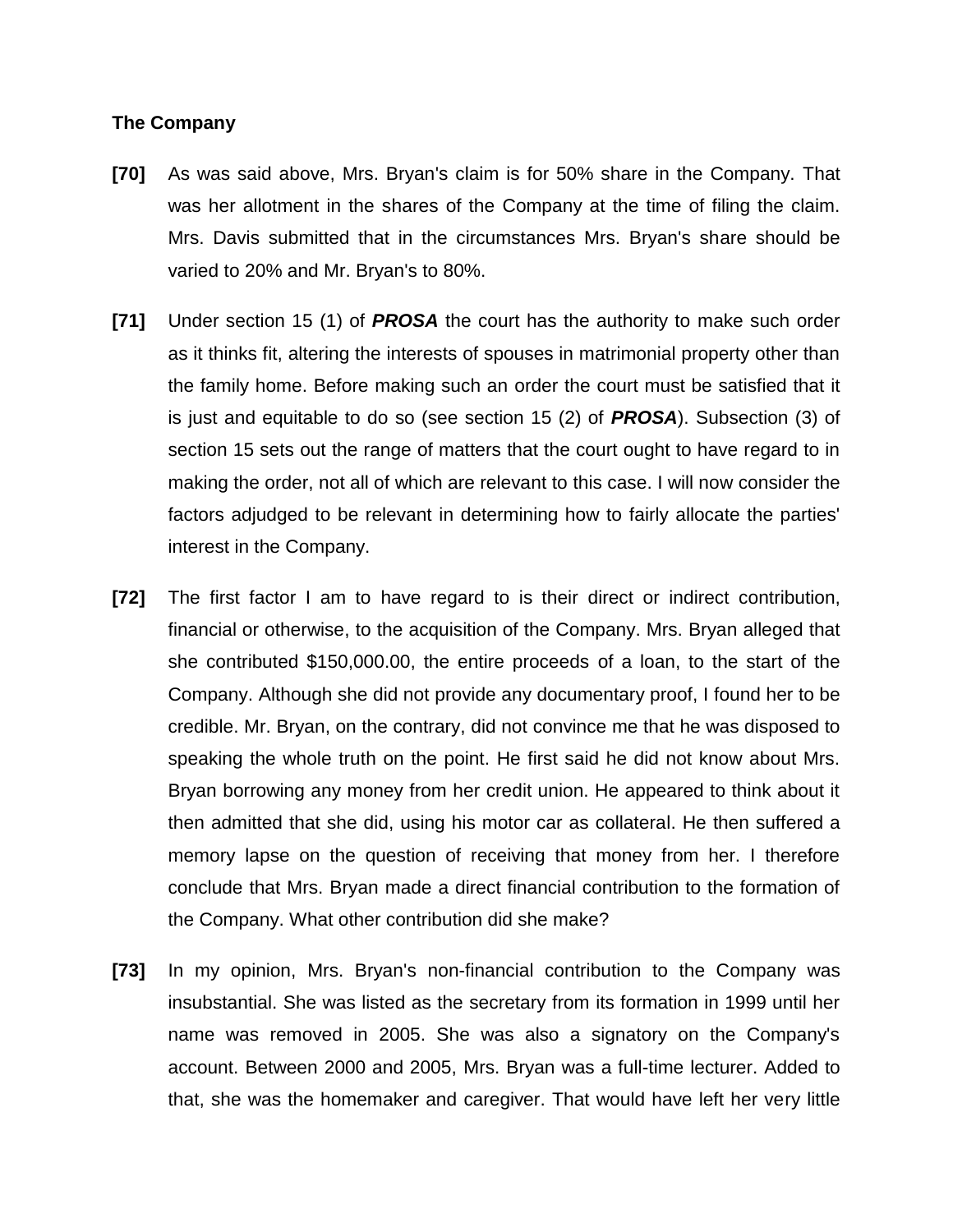time to deploy in the service of the Company. So that, as she said, her contribution was on and off. In one breath she said she was employed to the Company and in the next, she was not.

- **[74]** The second relevant factor to be considered is the duration of the marriage. As was said earlier, the parties were married for approximately eighteen years. I bear in mind that they separated after ten years. So, for all practical purposes their marriage lasted for ten years. By no stretch of the imagination therefore can their marriage be described as one of short duration. The third factor I must have regard to is the agreement with respect to the ownership and division of the two properties referred to at the beginning of this judgment. In this vein, the fourth factor to be considered is the division of the family home according to the equal share rule. Fifth and last, the impact of the proposed order on the earning capacity of either spouse. Mrs. Bryan drew no salary from the Company and will, therefore, suffer no loss of income if her share is reduced.
- **[75]** On the other hand, the Company was Mr. Bryan's endeavour, the vehicle through which he marketed his skills and learning as an engineer to make a living. Hence, his partner at the beginning was a fellow engineer, not Mrs. Bryan who has neither training nor education in that discipline. Viewed against that background, Mr. Bryan's explanation for transferring his former partner's shares to Mrs. Bryan upon his departure from the Company may appear to be entirely reasonable, at first blush. The transfer of shares, Mr. Bryan said, was in preparation for the vicissitudes of life.
- **[76]** The bona fides of Mr. Bryan's declaration must, however, be assayed. Accepting, for the sake of argument, that the shares were transferred to Mrs. Bryan to hedge against life's misfortunes, that safety net evaporated upon their separation. In spite of that, no evidence was led to show any effort on Mr. Bryan's part to have the shares transferred either back to him or any other member of his family. That stands in contradistinction to his positive efforts to remove Mrs. Bryan as a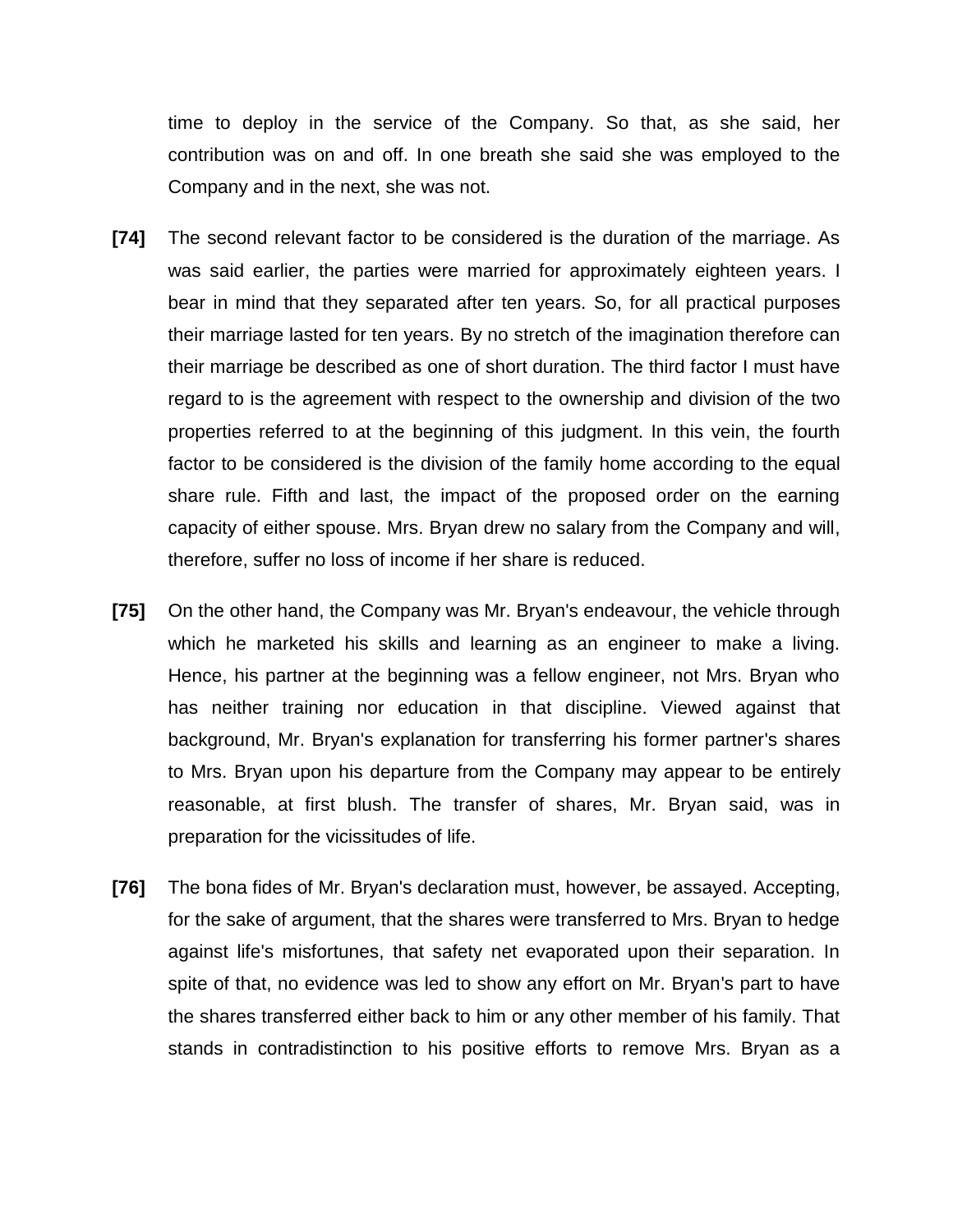director and secretary of the Company after their separation and eventual divorce.

- **[77]** That begs the question, why did Mr. Bryan take no steps in respect of the shares transferred to Mrs. Bryan? The short answer is a recognition and acknowledgement that the transfer of shares to her was meant to give her a 50% share of the Company to which she had made some contribution as his wife. That gift was to her absolutely. I did not find Mr. Bryan to be credible on the point. Perhaps the best indication that Mr. Bryan intended a 50% interest to Mrs. Bryan when the shares were transferred is his treatment of them in his will dated 4th July 2008. At item three these words appear, "The asset of BF Pavement and Consultants Ltd. **The 50% share that is mine** should be share (sic) accordingly". The emphasis is mine. That was an open acknowledgement that he had but one half of the Company's shares to bequeath, the other half having been gifted to Mrs. Bryan.
- **[78]** So then, the clear intention was to make Mrs. Bryan an equal partner in the ownership of the Company. Taking that intention, together with the other factors adverted to above, the case has not been made that it is just and equitable to alter Mrs. Bryan's ownership of 50% of the shares in the Company.

#### **Conclusion**

- **[79]** In consequence of the foregoing discussion I make the orders which appear below:
	- 1. The claimant and the defendant each own Brumalia in equal shares of 50%.
	- 2. The claimant has no beneficial interest in Caledonia.
	- 3. The shares in the Company are owned by the claimant and defendant equally.
	- 4. The defendant has no beneficial interest in Wesley Manor.